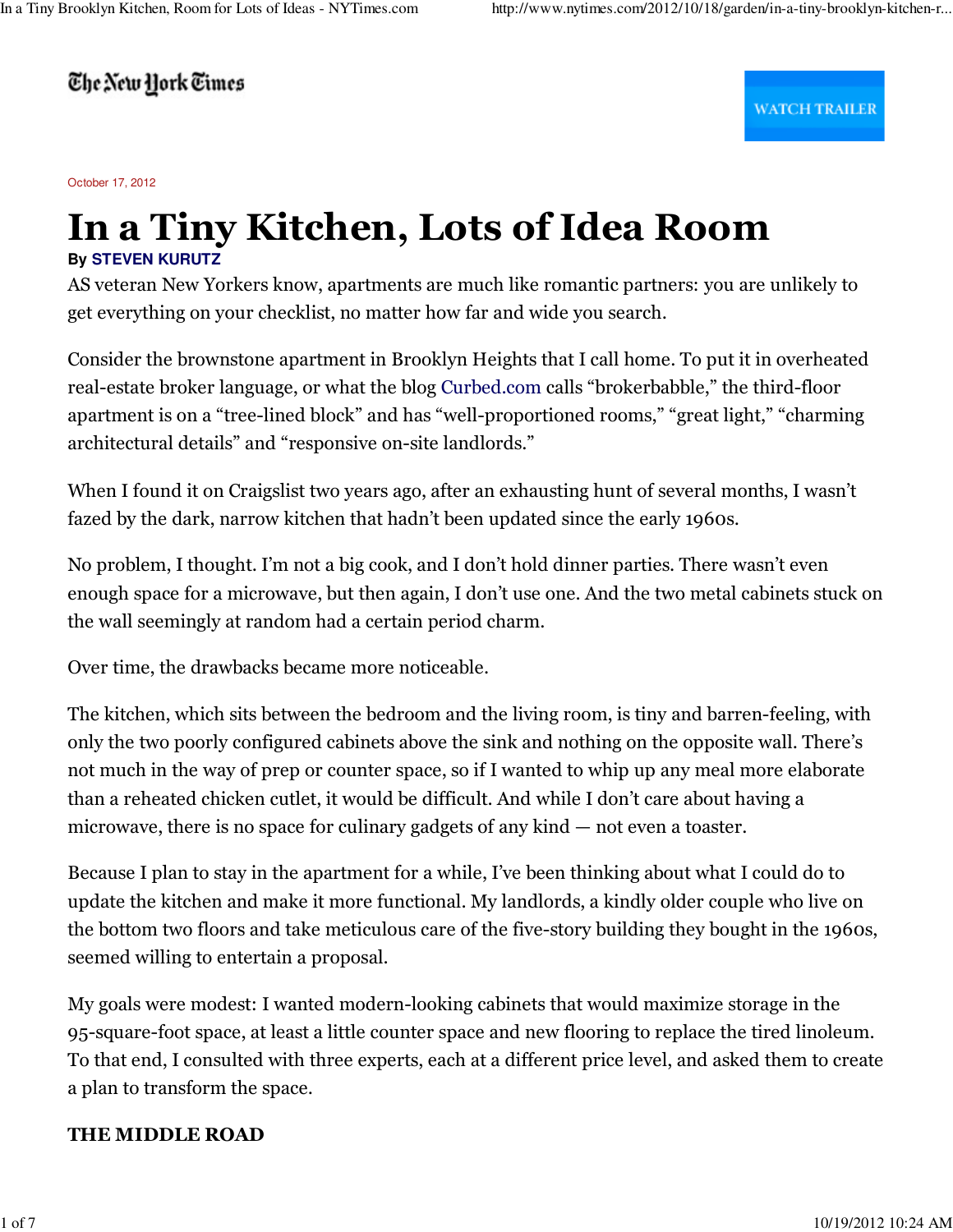"It's a kitchen in a hallway," said Gita Nandan, standing in front of my stove one morning last summer, holding a clipboard.

Ms. Nandan, a partner in Thread Collective, a Brooklyn design firm specializing in sustainable architecture, was equally direct about the other challenges. "When you have these mini kitchens," she said, "by the time you get in the stove and sink and refrigerator, you only have a 24- or 48-inch space left over for doing everything else."

While Thread Collective does a range of projects, usually larger than kitchen renovations, I admired kitchens the firm had designed for a Brooklyn row house and a small city apartment. And I wanted the advice of an architect before speaking with someone who specialized in kitchen design because, like superheroes, architects can see through walls and imagine another spatial reality.

So how about blowing out the room to get more square footage? How about an open kitchen?

"In this situation," Ms. Nandan said politely, "you're probably not going to do any of that." The budget we agreed on, about \$20,000, prohibited a "monster renovation."

Instead, her redesign would work within the existing parameters, she said, while being "super space-efficient and super functional. You have to make sure that every nook and cranny is designed in a way that can be used for storage or built-ins or hidden things that can pull out."

Still, Ms. Nandan identified two easy structural changes I hadn't considered. By moving the doorways on either side of the kitchen a foot in one direction, a recessed nook could be created on the empty wall. There, built-in cabinets would provide storage, shelving and a shallow pantry.

She also suggested knocking out part of that wall and pushing into the bedroom closet, so the refrigerator could be moved into the recessed space, where it would be flush with the built-ins. "You could put a wood-panel door on it so it looks like a piece of cabinetry," she said.

After snapping some photos, she scheduled an appointment for an assistant to take measurements and told me her firm would come up with several proposals. Two weeks later, we met at her office in Bushwick, where she presented three plans.

The first had the built-in pantry, with upper and lower cabinets and a counter in between, but it left the refrigerator where it was. It gave me much-needed counter space, and by not knocking into the closet, I'd be cutting the cost in half. But I'd also be forfeiting the extra prep space and sleek look of a built-in that would result from moving the fridge.

Ms. Nandan agreed. "It still has the same sensibility as your cheapest, dumbest kitchen, because it's the same shape objects next to each other," she said.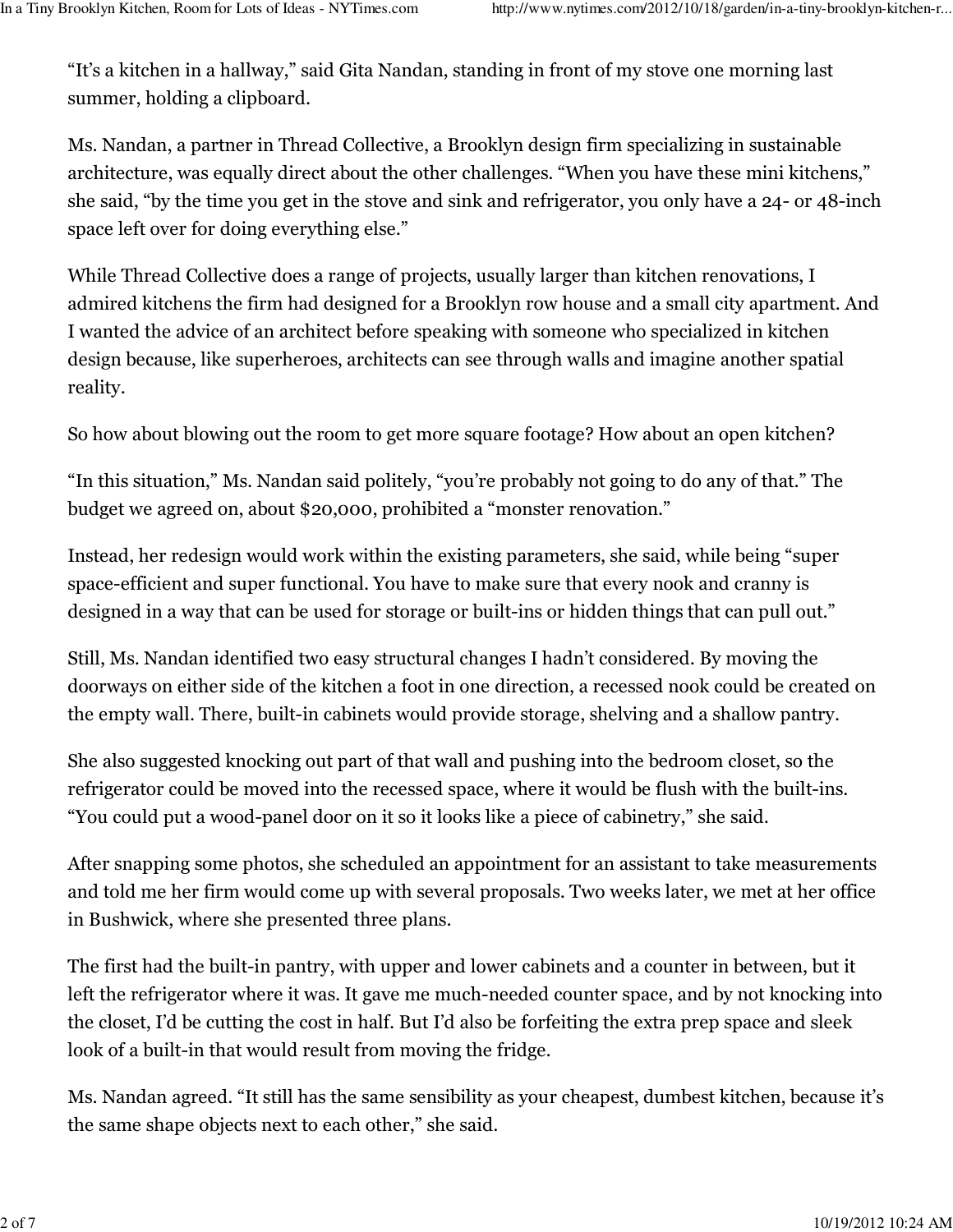The second, "expanded" plan moved the refrigerator into the closet, creating an additional two feet of counter space. It also altered the configuration of the pantry wall: there were still upper cabinets, but the lower ones were gone and the center countertop was cantilevered and extended into the foyer. This lightened the space visually, and connected it to the living area, without overwhelming the room with a wall of wood.

A slightly altered version of that plan took the top cabinets to the ceiling to create more storage.

All three plans had a Verona oven, a Miele cooktop and a Heath tile backsplash, and they replaced the linoleum with hardwood that matched the flooring throughout the apartment.

Because I was spending theoretical money (and theoretical money belonging to my landlord, no less), I chose the expanded plan without the cabinets extending to the ceiling.

Total cost: \$20,000 for materials and installation, \$7,000 for the architect's fee.

#### ON THE CHEAP

In one of my meetings with Ms. Nandan, she mentioned that her firm sometimes designed custom kitchens that combined inexpensive Ikea cabinets with a high-end backsplash. "You wouldn't even know it was Ikea," she said. Because my landlord is unlikely to pay \$25,000, this option seemed like one to explore.

But anyone who has visited the mammoth Ikea store in Red Hook, Brooklyn, knows that cheap comes at a price. The vexing, mazelike aisles reminded me of lab-rat experiments, and the salesclerks were like apparitions flashing by.

For this reason, I opted not to use the Ikea kitchen planner, a self-guided in-store computer program that was likely to cause stroke-level stress. Instead, I signed up for the company's measuring service (which is about \$50, but is reimbursable if you buy a kitchen) and the personal planning consultation (for about \$200).

Which is how a man named Cezary with a thick eastern European accent came to be standing in my kitchen, wielding a tape measure the way a samurai wields a Katana sword.

Cezary is an employee of Everlast Contracting, a company Ikea has outsourced its installations to in the New York area. He was unmoved by my kitchen and my attempts to elicit sympathy. "I've seen worse," he said, looking around. "No rats here."

He began rattling off a dizzying list of options and measurements ("If you want the 39-inch cabinets so you can have more storage, usually you hang them 18 inches above the counter. You'll have an 18-inch backsplash and 10 inches on top ..."), while recording my kitchen's dimensions with impressive speed.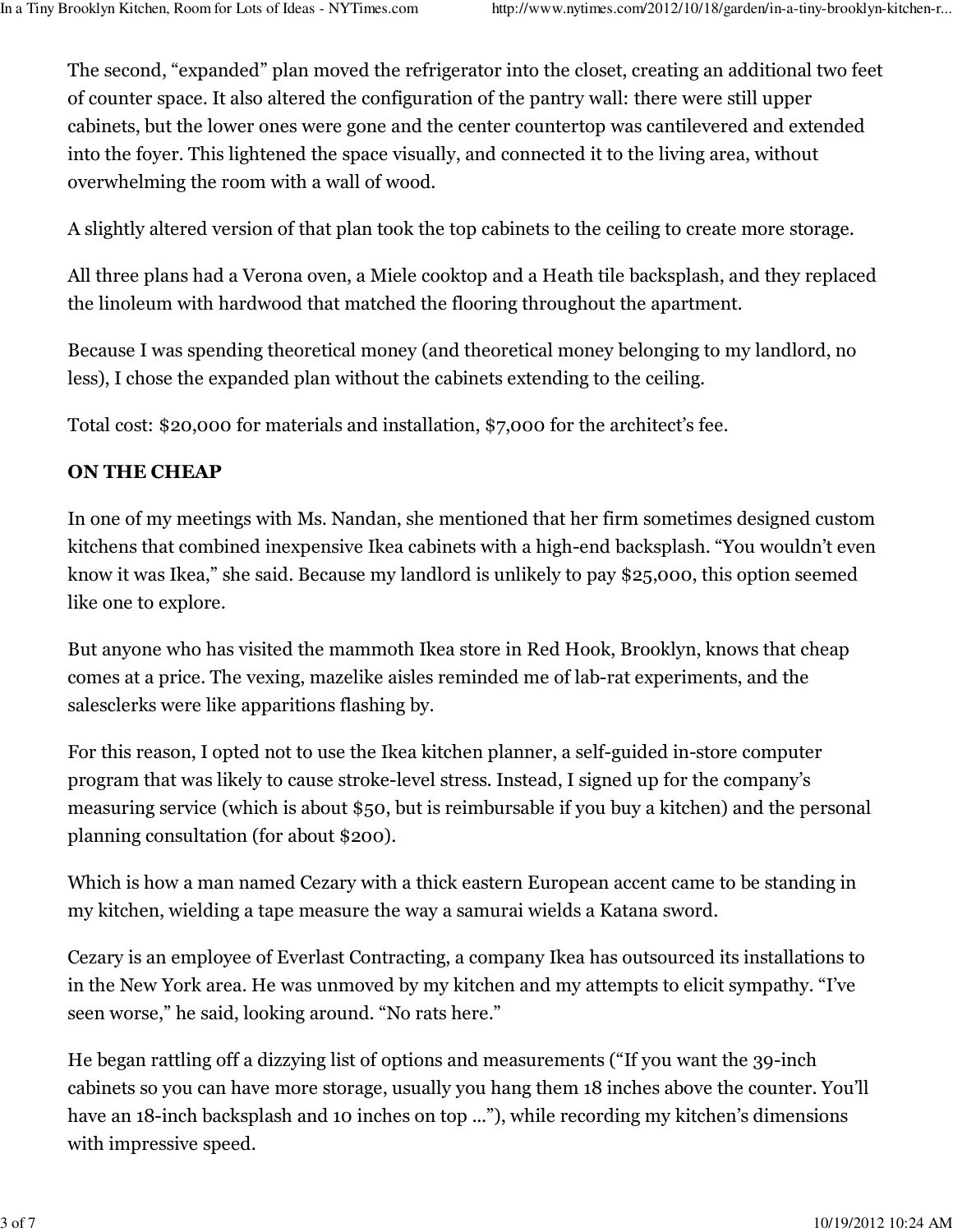"Now let's talk about appliances," Cezary said.

Wait. We're done with the cabinets?

Cezary, it quickly became evident, wouldn't be guiding the design the way an architect does. He was more like a walking Ikea catalog, spitting out product specs. Or, as he put it: "I just present you an option, so you can decide."

But I had Ms. Nandan's design to use as a road map.

The main choice was between one row of cabinets above the sink or a "double stack" reaching to the ceiling. Not wanting the room to feel closed in, I chose a single row, trading storage for a 10-inch breathing space above the cabinets. There would also be a new sink, a small counter beside it and new cabinets below.

The built-in pantry that Ms. Nandan envisioned for the far wall wasn't an option, but Ikea kitchens are customizable, and on a visit to the store I had seen a floating counter-and-shelving unit I liked. With a few snaps of his tape measure, Cezary came up with the best height and length for my kitchen.

We discussed other details, including a backsplash and flooring that I would buy and Everlast would install, and several days later Cezary e-mailed me detailed plans. I was to bring them to Ikea, where I would select cabinets, a countertop, a sink and fixtures.

Back at the store, I once again received nominal guidance. Any questions beyond price and materials received only vague answers, and I was more or less on my own to figure out things like the difference between Caesarstone and granite, and whether the counter finish would look better in "cloud white" or "meter gray."

I finally settled on medium-brown plywood cabinets and Caesarstone "blizzard" counters, along with a sink, faucet and cabinet handles. But the cost (\$1,460 for the countertop, \$2,540.70 for the cabinets and other items, plus the  $$3,313$  installation fee quoted by Cezary  $$7,313.70$  altogether) seemed far too high for the bargain version of a tiny kitchen.

My landlord's handyman could do some of the installation, I realized, which would help reduce the cost. But I also went back to Ikea and picked out a less expensive counter in particleboard, pressed-wood cabinets and a sink that was \$100 cheaper.

I briefly mourned the pricier kitchen, but the cheaper plan felt more realistic and would still be a big improvement. Maybe I'd get a toaster, and stop making toast over the gas stove using tongs, campfire-style.

Total cost: \$2,398.70 for materials (minus flooring and backsplash), \$2,113 for installation.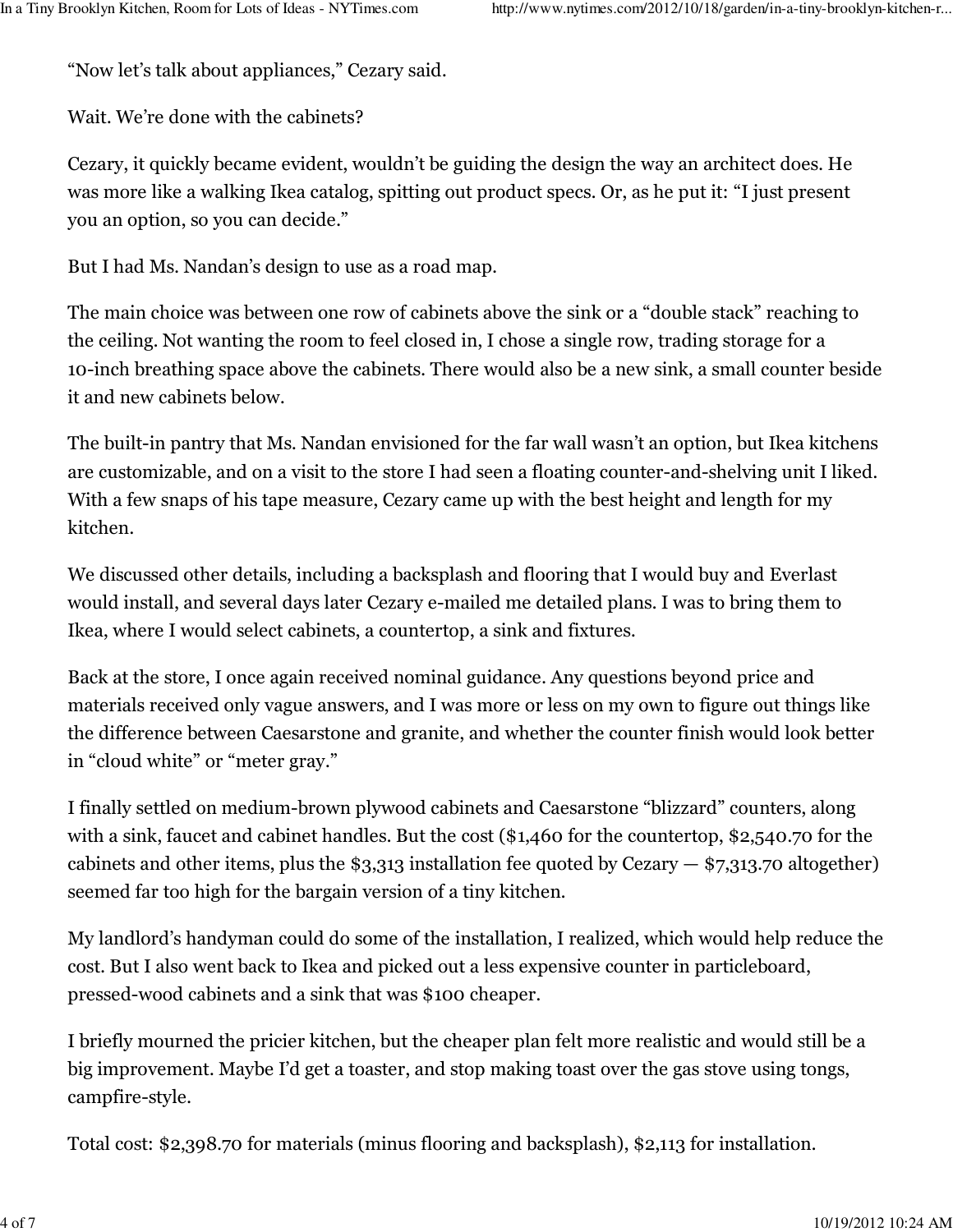### THE HIGH LIFE

Let's pretend for a moment that I have the most unbelievably generous landlords in the history of New York City rentals, and they hand me a blank check to renovate the kitchen. How much luxury could I stuff into 95 square feet?

I posed this question to Roger Zierman, a designer for Poggenpohl, the 120-year-old German company that practically invented the modern luxury kitchen.

Like the other consultants, Mr. Zierman quickly sized up my tiny kitchen. Told there were absolutely no budget restrictions, his smile turned carnal. "We're not going to do your standard white kitchen," he said, gears turning. "It can't just work well. It has to be a sexy kitchen."

Days later, I met him at the company's clean, modern showroom on Park Avenue South. The occasion had all the solemnity, mixed with rising giddiness, of those moments when you are about to spend a boatload of cash. (It's remarkable how pretending to spend money produces the same rush as actually doing it, without the queasy aftereffects.)

"My goal for this meeting is to choose finishes," Mr. Zierman said.

Spread out on a table were samples. For the cabinets, he suggested a quarter-sawn "holm" oak with a grayish-white stain or a sandblasted "terra" pine, and aluminum for the backsplash, which has a "softer look," he said, than stainless steel. The creamy Caesarstone he picked out for the counter was similar to the blizzard style I had chosen at Ikea.

I agreed with Mr. Zierman's choices, except for the cabinets. I have an unlimited budget, I reminded him. Doesn't Poggenpohl offer a more impressive finish — say, rhino tusk?

Mr. Zierman steered me to the "exotics," starting with Zebrano, which replicates the look of zebra wood, an endangered species, by stacking numerous layers of poplar.

I pointed to a wood with the warm hue of a California sunset. What's that?

"Swiss pear," Mr. Zierman said. "They do it in a satin finish or in a high-gloss. There are nine price groups in Poggenpohl. Swiss pear is a nine."

Bingo.

"This could be kind of fun," he said. "I wouldn't want to do a ton of it, to be quite honest. It should be something special. I think I know how I might use it in your kitchen."

Two weeks later, he presented me with a finished design. Some of the elements recalled Ms. Nandan's plan, like moving the doorways to create built-ins on the far wall and breaking into the bedroom closet to accommodate a 27-inch Sub-Zero refrigerator.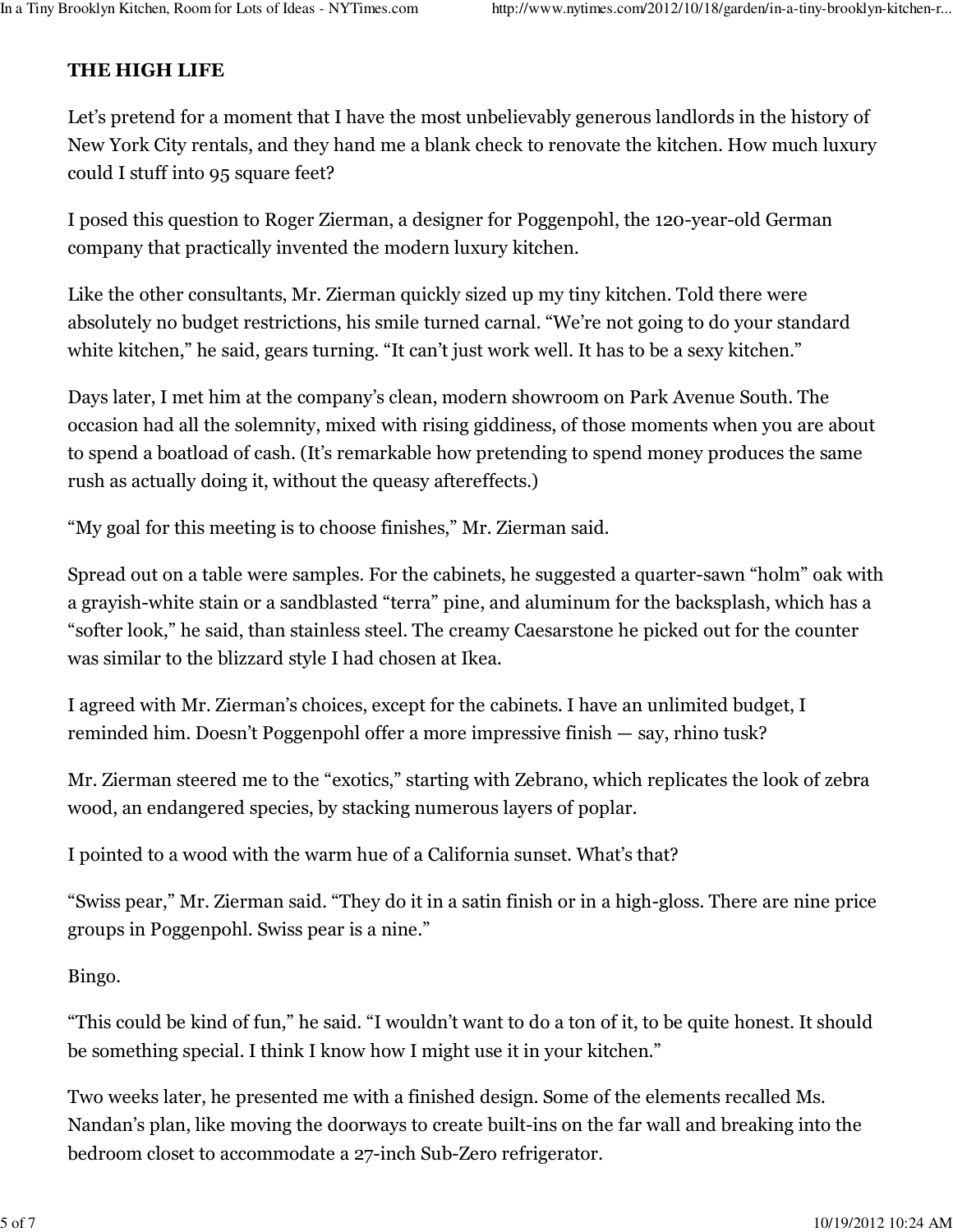The built-ins included an almost floor-to-ceiling pantry 30 inches wide and a foot deep, plenty of cabinets (in Swiss pear, with a matching horizontal grain) and a floating shelf that extended to the foyer, to hold mail and keys. "You'll walk into the apartment and see that, and it draws your eye into the kitchen," Mr. Zierman said.

But the biggest revelation was the working side of the kitchen. Along the bottom was a 24-inch Miele oven and gas cooktop, drawers for utensil storage and a dishwasher by Fisher & Paykel compact enough to fit in a single drawer.

On the wall above were two simple cabinets, much like the ones I have now, although these were made of high-gloss lacquer with lighted glass shelves and sliding doors, a minimal look Mr. Zierman was able to achieve by shifting storage to the pantry on the opposite wall.

Still, the starkness of the design troubled me. Why was I spending so much imaginary money on a kitchen that sort of resembled the one I have now?

"There's something about the luxury of space," Mr. Zierman told me. "You're almost saying, 'I don't need to use that space.' "

And I had to admit, the Swiss pear was nice, too.

Mr. Zierman laughed. "You might need a Swiss bank account to pay for it."

Total cost: \$62,381.76 for materials, \$6,300 for installation.

## Tips on Solving Your Appliance Puzzle

TAKE a moment to drool over the double-wide refrigerators and commercial-grade ovens in the kitchens of your suburban friends. Now forget about them. In the city kitchen, appliances must fit into the space like tiny pieces of a tiny puzzle. We asked experts for tips on their favorite brands and styles, and what to prioritize when renovating an apartment kitchen.

OVENS Gita Nandan, a partner in Thread Collective, an architecture firm in Brooklyn, recommends Bertazzoni ranges, which are expensive (around \$2,300 for a 24-inch model), but have cleaner lines than many other brands, and she's heard good reviews from clients about the performance of Wolf ranges. She suggested avoiding ovens that have knobs and controls on a raised back panel, as opposed to the front, because they look bulky and take up potential shelf space.

Keith Steier, general manager for Knockout Renovation, a Manhattan firm, prefers Viking ranges for their precise temperature control. He also cited the GE Cafe as a favorite (around \$2,500 for the 30-inch model). If a range doesn't come in the space-saving 24-inch option, Mr. Steier said, don't rule it out. "If you do a fair amount of cooking, I would recommend saving space with the